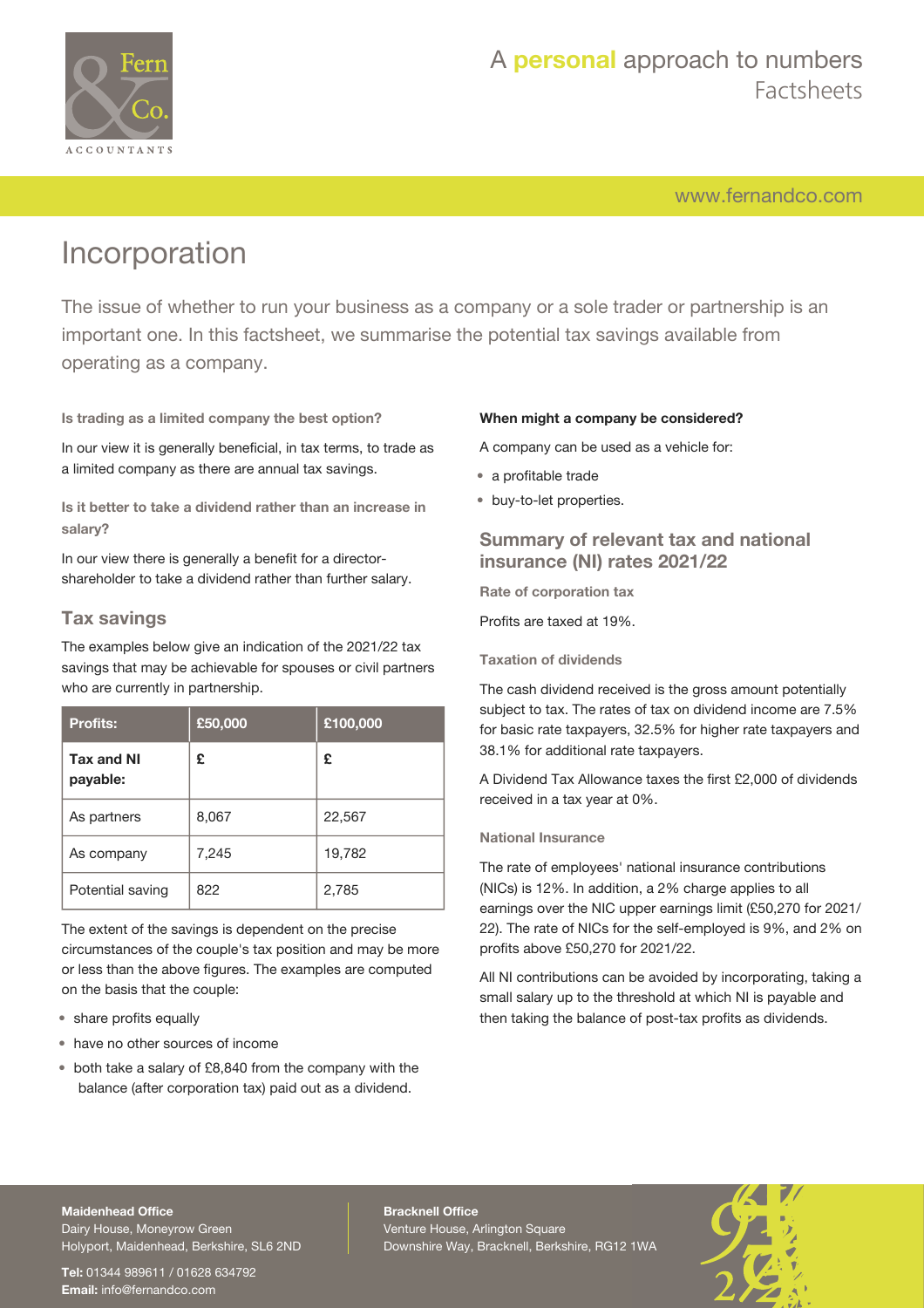

# A **personal** approach to numbers Factsheets

# [www.fernandco.com](http://www.fernandco.com)

#### **Pension provision**

As an employee/director of the company, it should be possible for the company to make pension contributions (subject to limits) to a registered fund irrespective of the salary level, provided it is justifiable under the 'wholly and exclusively' rule. Pension contributions are deemed to be a private expense for sole traders or partners.

### **Other tax issues**

In addition we consider other relevant factors including potential disadvantages. It is all too easy to focus exclusively on the potential annual tax savings available by operating as a company. However, other tax issues may be significant and should not be underestimated.

#### **Capital gains**

Incorporating your existing business will involve transferring at least some of your assets (most significantly goodwill) from your sole trade or partnership into your new company. The transfer of goodwill may create a significant capital gain although there is a mechanism for deferring the gain until any later sale of the company if the business is transferred in exchange for shares in the company.

#### **Relief for goodwill**

Generally where goodwill is sold to the company for cash or debt on or after 3 December 2014, individuals are prevented from claiming Business Asset Disposal Relief (BADR), and capital gains tax (CGT) arises on the gain. The exceptions to this rule are that a claim to BADR is allowed:

- for partners in a firm who do not hold or acquire any stake in the successor company
- where the individual claiming relief holds less than 5% of the shares and the voting power of the acquiring company
- where an individual holds 5% or more of the shares or voting power if the transfer of the business to the company is part of arrangements for the company to be sold to a new, independent owner.

#### **Property taxes**

Depending on where the property is situated there will be Stamp Duty Land Tax (SDLT), Land and Buildings Transaction Tax (LBTT) or Land Transaction Tax (LTT) charges to consider when assets are transferred to a company. Goodwill and debtors do not give rise to a charge, but land and buildings may do so.

#### **Income tax**

The precise effects of ceasing business in an unincorporated form, including 'overlap relief' need to be considered.

#### **Capital allowances**

Once again the position needs to be carefully considered.

## **Other advantages**

There may be other non-tax advantages of incorporation and these are summarised below.

#### **Limited liability**

A company normally provides limited liability. If a shareholder's shares are fully paid he cannot normally be required to invest any more in the company. However, banks often require personal guarantees from the directors for borrowings. The advantage of limited liability will generally apply in respect of liabilities to other creditors.

#### **Legal continuity**

A company will enjoy legal continuity as it is a legal entity in its own right, separate from its owners (the shareholders). It can own property, sue and be sued.

#### **Transfer of ownership**

Effective ownership of the business may be more readily transferred, in comparison to a business which is not trading as a limited company.

#### **Maidenhead Office**

Dairy House, Moneyrow Green Holyport, Maidenhead, Berkshire, SL6 2ND

**Tel:** 01344 989611 / 01628 634792 **Email:** [info@fernandco.com](mailto:info@fernandco.com)

**Bracknell Office** Venture House, Arlington Square Downshire Way, Bracknell, Berkshire, RG12 1WA